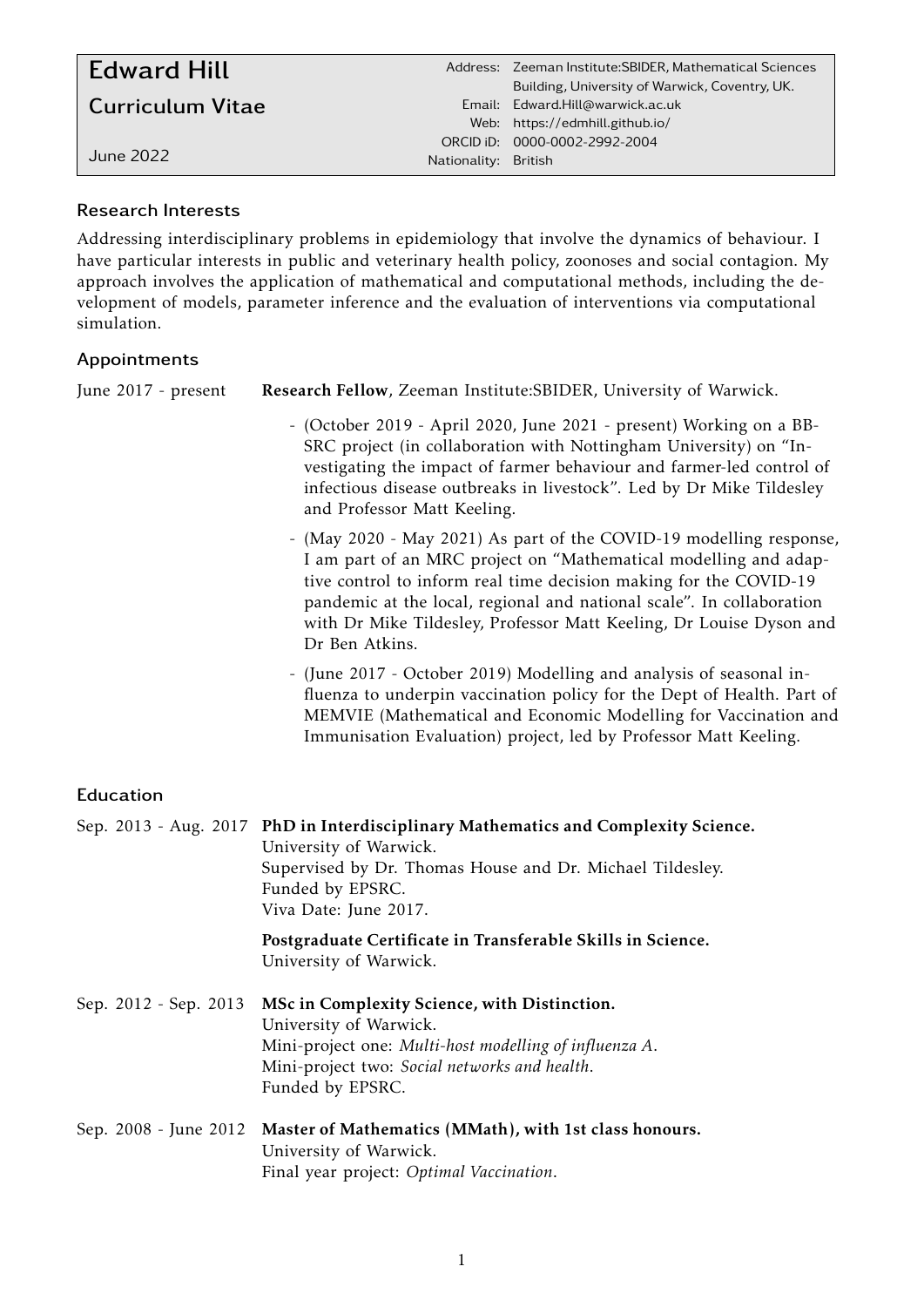#### Research Internships

| Oct. 2016 - Jan. 2017 Research Assistant, School of Life Sciences, University of Warwick, UK.<br>- Development of an adaptive management approach for modelling H5N1<br>avian influenza in Bangladesh.<br>- Participated in collaboration meeting with representatives from<br>Bangladesh Department for Livestock Services.       |
|------------------------------------------------------------------------------------------------------------------------------------------------------------------------------------------------------------------------------------------------------------------------------------------------------------------------------------|
| June 2016 - Sep. 2016 Research Assistant, School of Life Sciences, University of Warwick, UK.<br>- Development of a spatial mathematical model of visceral leishmaniasis in<br>Brazil.<br>- Investigate effectiveness of a pheromone lure product as a control mea-<br>sure.<br>- Collaborative project with Lancaster University. |

### Publications

#### Peer-reviewed journal articles

- Leng T, Hill EM, Keeling MJ, Tildesley MJ, Thompson RN. (2022) The effect of notification window length on the epidemiological impact of COVID-19 contact tracing mobile applications. *Communications Medicine*, 2: 74. doi:10.1038/s43856-022-00143-2.
- Leng T, Hill EM, Thompson RN, Tildesley MJ, Keeling MJ, Dyson L. (2022) Assessing the impact of lateral flow testing strategies on within-school SARS-CoV-2 transmission and absences: A modelling study. *PLoS Computational Biology*, 18(5): e1010158. doi:10.1371/journal.pcbi.1010158.
- Leng T, Hill EM, Holmes A, Southall E, Thompson RN, Tildesley MJ, Keeling MJ, Dyson L. (2022) Quantifying within-school SARS-CoV-2 transmission and the impact of lateral flow testing in secondary schools in England. *Nature Communications*, 13: 1106. doi:10.1038/s41467- 022-28731-9.
- Prosser NS, Green MJ, Fergsuon E, Tildesley MJ, Hill EM, Keeling MJ, Kaler J. (2022) Cattle farmer psychosocial profiles and their association with control strategies for bovine viral diarrhea. *Journal of Dairy Science*, 105(4): 3559-3573. doi:10.3168/jds.2021-21386.
- Keeling MJ, Dyson L, Guyver-Fletcher G, Holmes A, Semple MG, ISARIC4C Investigators, Tildesley MJ, Hill EM. (2022) Fitting to the UK COVID-19 outbreak, short-term forecasts and estimating the reproductive number. *Statistical Methods in Medical Research*. doi:10.1177/09622802211070257.
- Dyson L<sup>+</sup>, Hill EM<sup>+</sup>, ... *et al*. Possible future waves of SARS-CoV-2 infection generated by variants of concern with a range of characteristics. *Nature Communications*, 12: 5730. doi:10.1038/s41467-021-25915-7.
	- † denotes joint first authors.
- Hill EM, Keeling MJ. (2021) Comparison between one and two dose SARS-CoV-2 vaccine prioritization for a fixed number of vaccine doses. *Interface*, 18(182): 20210214. doi:10.1098/rsif.2021.0214.
- Enright J,<sup>†</sup> Hill EM<sup>†</sup>, Stage HB, Bolton KJ, Nixon EJ, Fairbanks EM, Tang, ML Brooks-Pollock E, Dyson L, Budd CJ, Hoyle RB, Schewe L, Gog JR, Tildesley MJ. (2021) SARS-CoV-2 infection in UK university students: Lessons from September-December 2020 and modelling insights for future student return. *Royal Society Open Science*, 8(8): 210310. doi:10.1098/rsos.210310. † denotes joint first authors.
- Hill EM, Atkins BD, Keeling MJ, Tildesley MJ, Dyson L. (2021) Modelling SARS-CoV-2 transmission in a UK university setting. *Epidemics*, 36: 100476. doi:10.1016/j.epidem.2021.100476.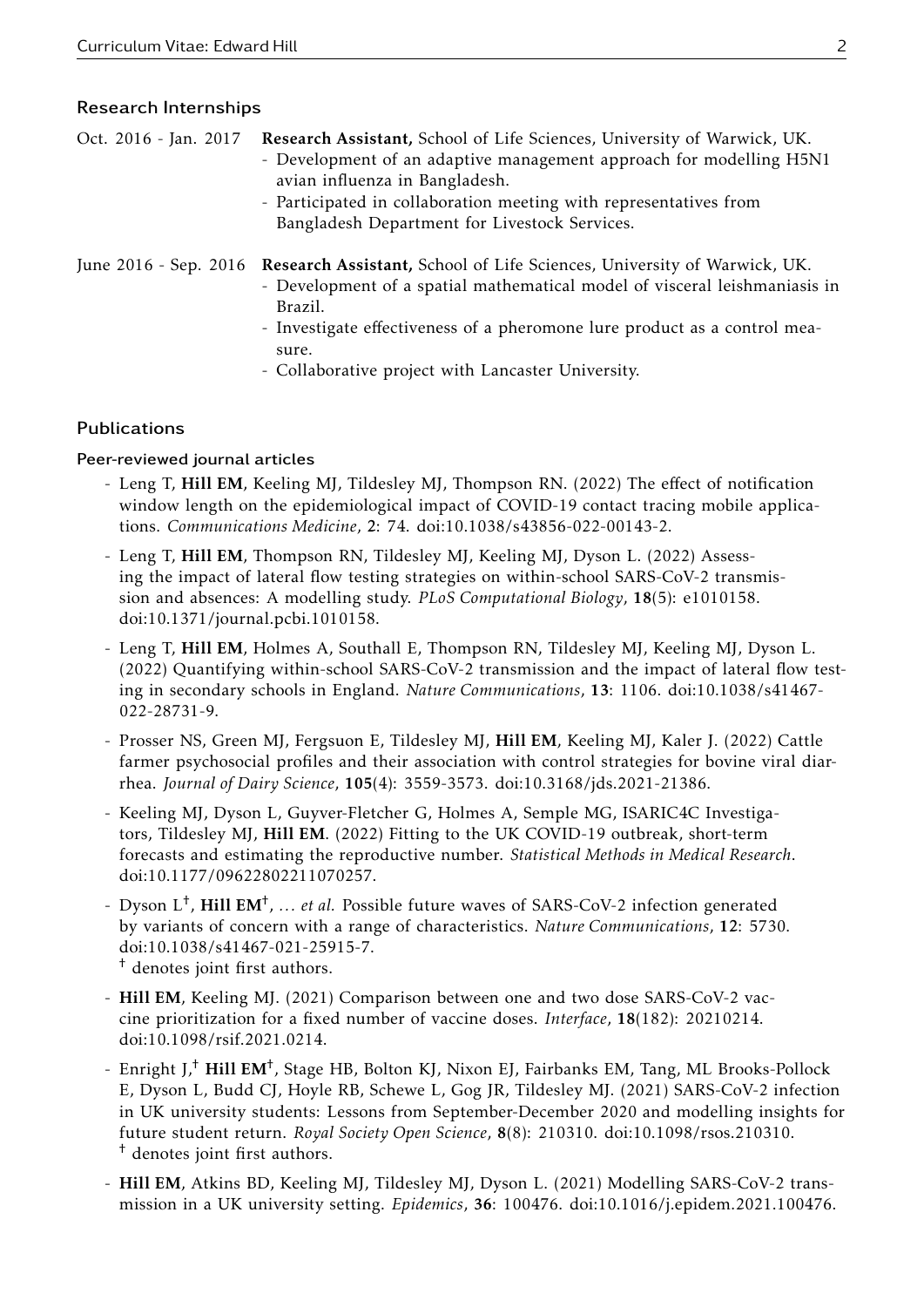- Hill EM,<sup>†</sup> Atkins BD<sup>†</sup>, Keeling MJ, Dyson L,Tildesley MJ. (2021) A network modelling approach to assess non-pharmaceutical diseases controls in a worker population: An application to SARS-CoV-2. *PLoS Computational Biology*, 17(6): e1009058. doi:10.1371/journal.pcbi.1009058.

† denotes joint first authors.

- Gog JR, Hill EM, Danon L, Thompson RN. (2021) Vaccine escape in a heterogeneous population: insights for SARS-CoV-2 from a simple model. *Royal Society Open Science*, 8(7): 210530. doi:10.1098/rsos.210530.
- Keeling MJ, Guyver-Fletcher G, Holmes A, Dyson L, Tildesley MJ, Hill EM, Medley GF. (2021) Precautionary breaks: planned, limited duration circuit breaks to control the prevalence of SARS-CoV-2 and the burden of COVID-19 disease. *Epidemics*, 37: 100526. doi:10.1016/j.epidem.2021.100526.
- Southall ER, Holmes A, Hill EM, Atkins BD, Leng T, Thompson RN, Dyson L,Keeling MJ, Tildesley MJ. (2021) An analysis of school absences in England during the Covid-19 pandemic. *BMC Medicine*, 19: 137. doi:10.1186/s12916-021-01990-x.
- Keeling MJ, Tildesley MJ, Atkins BD, Penman B, Southall E, Guyver-Fletcher G, Holmes A, McKimm H, Gorsich E, Hill EM, Dyson L. (2021) The impact of school reopening on the spread of COIVD-19 in England. *Philosophical Transactions of the Royal Society B*, 376(1829): 20200261. doi:10.1098/rstb.2020.0261.
- Thompson RN, Hill EM, Gog JR. (2021) SARS-CoV-2 incidence and vaccine escape. *Lancet Infectious Diseases*, 21(7): 913-914. doi:10.1016/S1473-3099(21)00202-4.
- Moore S, Hill EM, Tildesley MJ, Dyson L, Keeling MJ. (2021) Vaccination and nonpharmaceutical interventions for COVID-19: a mathematical modelling study. *Lancet Infectious Diseases*, 21(6): 793-802. doi:10.1016/S1473-3099(21)00143-2.
- Moore S, Hill EM, Dyson L, Tildesley MJ, Keeling MJ. (2021) Modelling optimal vaccination strategy for SARS-CoV-2 in the UK. *PLoS Computational Biology*, 17(5): e1008849. doi:10.1371/journal.pcbi.1008849.
- Keeling MJ, Hill EM, Gorsich E, Penman B, Guyver-Fletcher G, Holmes A, Leng T, McKimm H, Tamborrino M, Dyson L, Tildesley MJ. (2021) Predictions of COVID-19 dynamics in the UK: short-term forecasting and analysis of potential exit strategies. *PLoS Computational Biology*, 17(1): e1008619. doi:10.1371/journal.pcbi.1008619.
- Stanizewska S, Hill EM, Grant R, Grove P, Porter J, Shiri T, Tulip S, Whitehurst J, Wright C, Datta S, Petrou S and Keeling MJ. (2021) Developing a Framework for Public Involvement in Mathematical and Economic Modelling: Bringing New Dynamism to Vaccination Policy Recommendations. *Patient*, 14(4): 435-445. doi:10.1007/s40271-020-00476-x.
- Hill EM, Petrou S, Forster H, de Lusignan S, Yonova I, Keeling MJ. (2020) Optimising age coverage of seasonal influenza vaccination in England: A mathematical and health economic evaluation. *PLoS Computational Biology*, 16(10): e1008278. doi:10.1371/journal.pcbi.1008278.
- Hill EM, Petrou S, de Lusignan S, Yonova I and Keeling MJ. (2019) Seasonal influenza: Modelling approaches to capture immunity propagation. *PLoS Computational Biology*, 15(10): e1007096. doi:10.1371/journal.pcbi.1007096.
- Buckingham-Jeffery E<sup>†</sup>, Hill EM<sup>†</sup>, Datta S, Dilger E, Courtenay O. (2019) Spatio-temporal modelling of Leishmania infantum infection among domestic dogs: a simulation study and sensitivity analysis applied to rural Brazil. *Parasites & Vectors*, 12: 215. doi:10.1186/s13071- 019-3430-y.

† denotes joint first authors.

- Hill EM, House T, Dhingra MS, Kalpravidh W, Mozaria S, Muzaffar GO, Brum E, Yamage M, Kalam MA, Prosser DJ, Takekawa JY, Xiao X, Gilbert M and Tildesley MJ. (2018)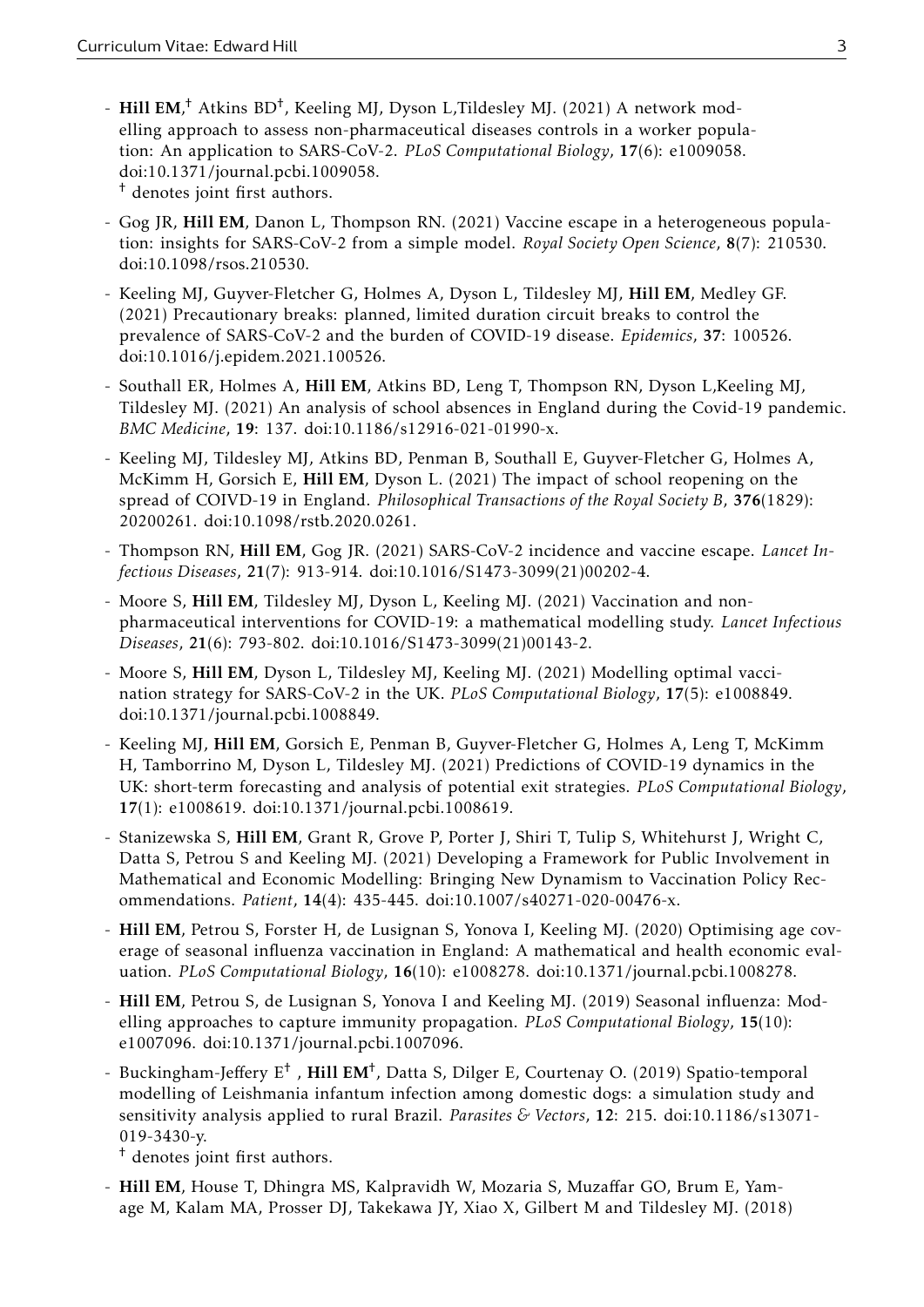The impact of surveillance and control on highly pathogenic avian influenza outbreaks in poultry in Dhaka division, Bangladesh. *PLoS Computational Biology*, 14(9): e1006439. doi:10.1371/journal.pcbi.1006439.

- Eyre RW, House T, Hill EM and Griffiths FE. (2017) Spreading of components of mood in adolescent social networks. *Royal Society Open Science*, 4: 170336. doi:10.1098/rsos.170336.
- Hill EM, House T, Dhingra MS, Kalpravidh W, Mozaria S, Muzaffar GO, Yamage M, Xiao X, Gilbert M and Tildesley MJ. (2017) Modelling H5N1 in Bangladesh across spatial scales: Model complexity and zoonotic transmission risk. *Epidemics*, 20C: 37-55. doi:10.1016/j.epidem.2017.02.007.
- Hill EM, Tildesley MJ and House T. (2017) Evidence for history-dependence of influenza pandemic emergence. *Scientific Reports*, 7: 43623. doi:10.1038/srep43623.
- Hill EM, Griffiths FE and House T. (2015) Spreading of healthy mood in adolescent social networks. *Proceedings of the Royal Society B*, 282(1813): 20151180. doi:10.1098/rspb.2015.1180.

## Book chapters

- Hill EM and House T. (2019) Modelling the Spread of Mood. In: *Mood: Interdisciplinary Perspectives, New Theories.* Breidenback B and Docherty T (eds.). Milton Park, Abingdon, Oxon: Routledge. pp. 87-108.

## Preprints/In submission

- Keeling MJ, Dyson L, Tildesley MJ, Hill EM, Moore S. (2022) Comparison of the 2021 COVID-19 'Roadmap' Projections against Public Health Data. *medRxiv*. doi:10.1101/2022.03.17.22272535.
- Moore S, Hill EM, Dyson L, Tildesley MJ, Keeling MJ. (2022) The impacts of increased global vaccine sharing on the COVID-19 pandemic; a retrospective modelling study. *medRxiv*. doi:10.1101/2022.01.26.22269877.
- Guzman-Rincon LM, Hill EM, Thompson RN, Dyson L, Tildesley MJ, Keeling MJ. (2022) Bayesian Estimation of real-time Epidemic Growth Rates using Gaussian Processes: local dynamics of SARS-CoV-2 in England. *medRxiv*. doi:10.1101/2022.01.01.21268131.
- Hill EM, Prosser NS, Ferguson E, Kaler J, Green MJ, Keeling MJ, Tildesley MJ. (2021) Modelling livestock infectious disease control policy under differing social perspectives on vaccination behaviour. *agriRxiv*. doi:10.31220/agriRxiv.2021.00100.
- Prosser NS<sup>†</sup>, Hill EM<sup>†</sup>, Armstrong D, Gow L, Tildesley MJ, Keeling MJ, Kaler J, Fergsuon E, Green MJ. (2021) An analysis of bovine viral diarrhoea tests and results submitted to BVDFree England. *agriRxiv*. doi:10.31220/agriRxiv.2021.00095. † denotes joint first authors.
- Keeling MJ, Brooks-Pollock E, Challen RJ, Danon L, Dyson L, Gog JR, Guzman-Rincon L, Hill EM, Pellis LM, Read JM, Tildesley MJ.(2021) Short-term Projections based on Early Omicron Variant Dynamics in England. *medRxiv*. doi:10.1101/2021.12.30.21268307.
- Keeling MJ, Thomas AC, Hill EM, Thompson RN, Dyson L, Tildesley MJ, Moore S. (2021) Waning, Boosting and a Path to Endemicity for SARS-CoV-2. *medRxiv*. doi:10.1101/2021.11.05.21265977.
- Challen R, *...*, Hill EM, *... et al.* Early epidemiological signatures of novel SARS-CoV-2 variants: establishment of B.1.617.2 in England. *medRxiv*. doi:10.1101/2021.06.05.21258365.
- Tildesley MJ, Vassall A, Riley S, Jit M, Sandmann F, Hill EM, Thompson RN, Atkins BD, Edmunds J, Dyson L, Keeling MJ. (2021) Optimal health and economic impact of nonpharmaceutical intervention measures prior and post vaccination in England: a mathematical modelling study. *medRxiv.* doi: 10.1101/2021.04.22.21255949.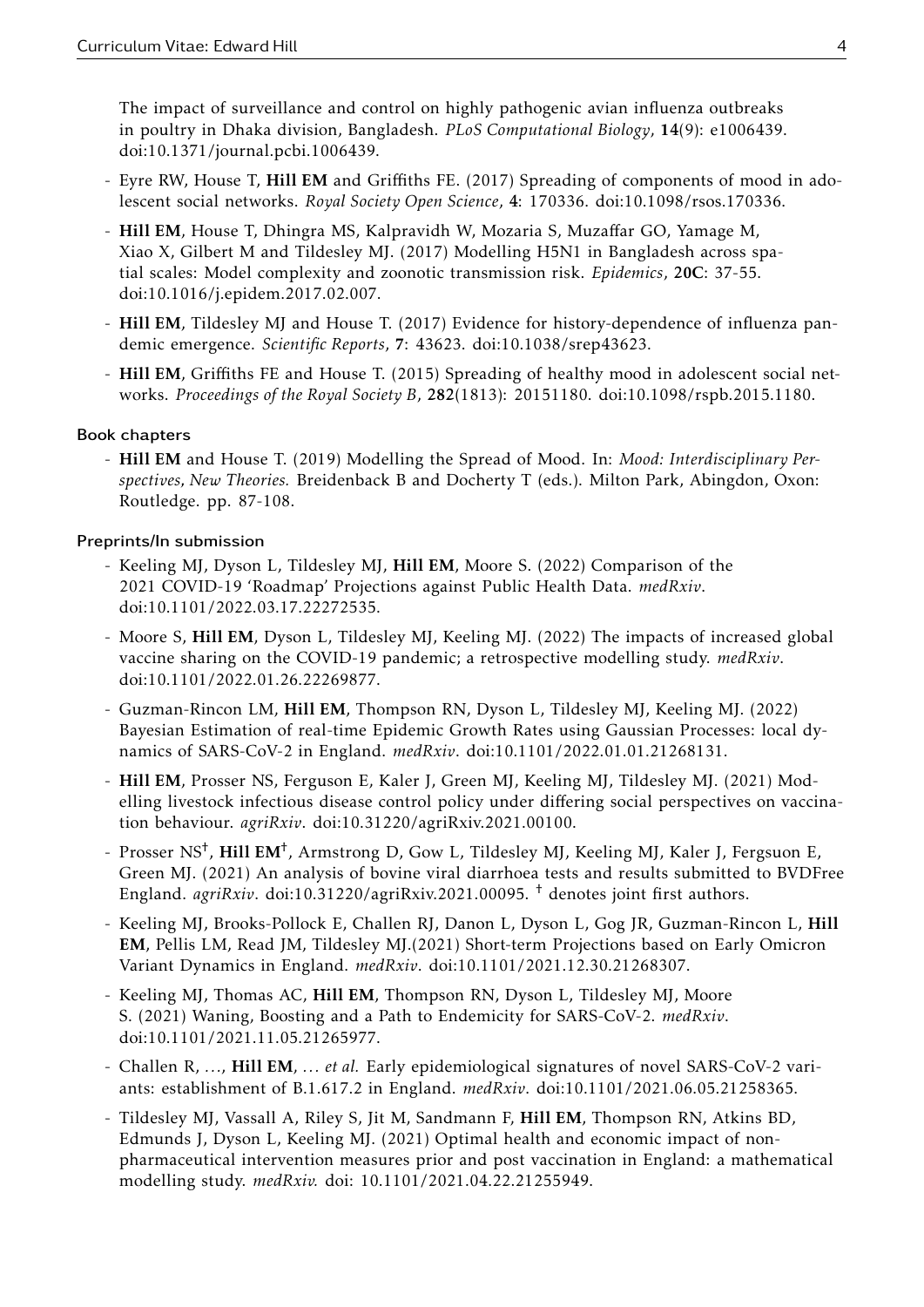- Eames KTD, Tang ML, Hill EM, Tildesley MJ, Read JM, Keeling MJ, Gog JR. (2021) Coughs, Colds and "Freshers' Flu" Survey in the University of Cambridge, 2007-2008. *medRxiv*. doi:10.1101/2021.03.31.21251220.
- Funk S, *...*, Hill EM, *... et al.* Short-term forecasts to inform the response to the Covid-19 epidemic in the UK. *medRxiv*. doi:10.1101/2020.11.11.20220962.

### Other Publications

- Hill EM, Tildesley MJ and House T. (2017) How predictable are flu pandemics? *Significance*, 14(6): 30-35.

## PhD thesis

- Hill EM (2017) *Mathematical modelling approaches for spreading processes : zoonotic influenza and social contagion*. PhD thesis, University of Warwick, UK.

### Funding

| Apr 2022  | RAMP (Rapid Assistance for Modelling the Pandemic) Outreach Innovation<br>Award (1000 GBP).<br>Funding to form the SBIDER audio hub and produce podcast episodes to<br>share research findings from SBIDER with the public. |
|-----------|-----------------------------------------------------------------------------------------------------------------------------------------------------------------------------------------------------------------------------|
| Nov. 2018 | Bursary from the University of Warwick Public Engagement Fund (300)<br>GBP).                                                                                                                                                |
|           | Co-applicant with other DataBeers Warwick organising team members.<br>Support the running of a DataBeers Warwick meeting.                                                                                                   |
| Feb. 2018 | ESMTB travel grant (300 EUR).                                                                                                                                                                                               |
|           | Support attendance at the European Conference on Mathematical and<br>Theoretical Biology (ECMTB) 2018 conference.                                                                                                           |
|           | Held from 23rd-27th July, 2018 in Lisbon, Portugal.                                                                                                                                                                         |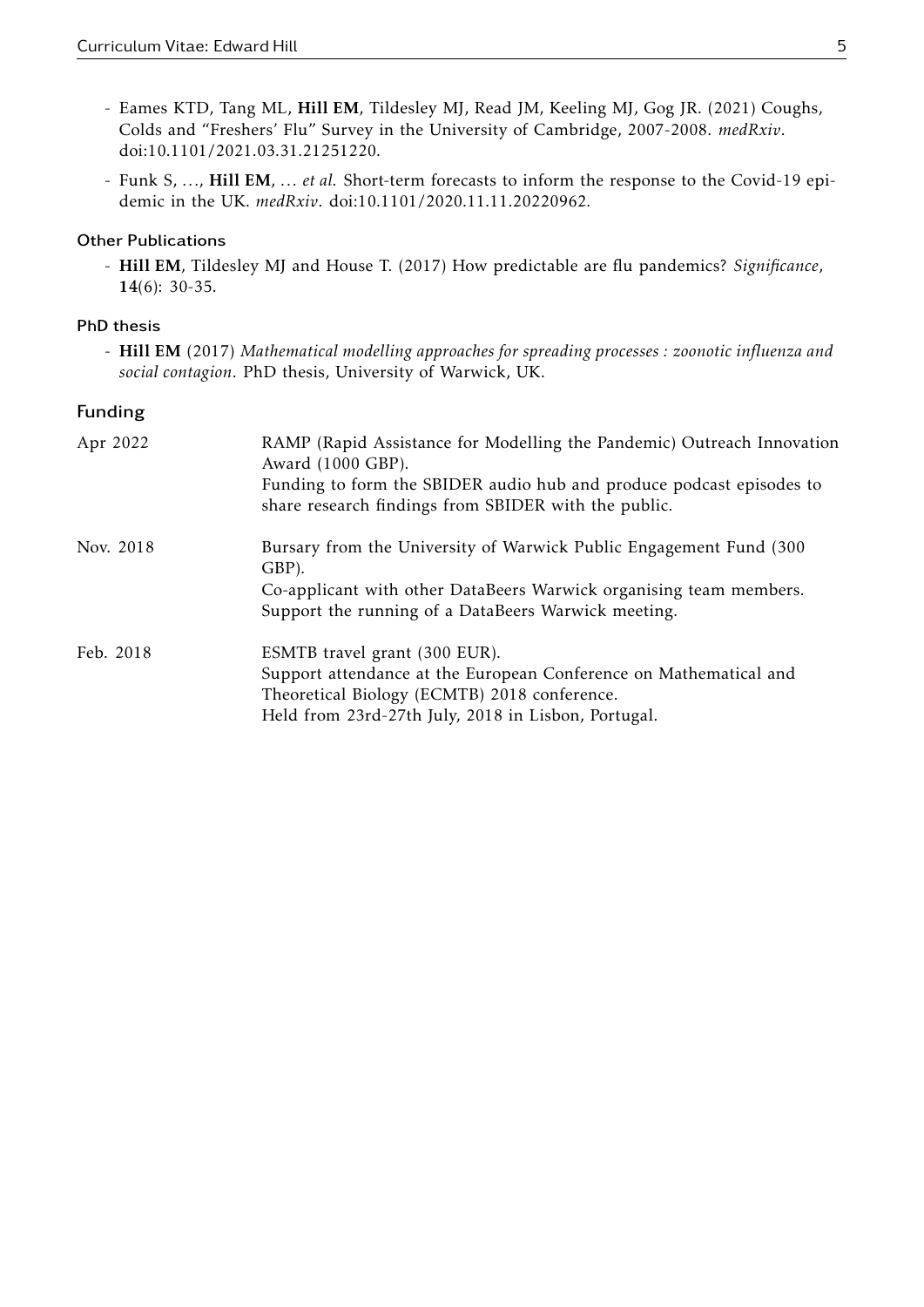# Awards and prizes

| Feb 2022  | RAMP (Rapid Assistance for Modelling the Pandemic) Continuity funding:<br>Early Career Researcher Knowledge Exchange Project Award (1000 GBP).<br>Facilitation and organisation of an Isaac Newton Institute for Mathemati-<br>cal Sciences workshop event on "Behaviour and Policy During Pandemics:<br>Models and Methods". |
|-----------|-------------------------------------------------------------------------------------------------------------------------------------------------------------------------------------------------------------------------------------------------------------------------------------------------------------------------------|
| Nov 2021  | RAMP Continuity funding: Early Career Researcher Knowledge Exchange<br>Project Award (2500 GBP).<br>Facilitation and organisation of an Isaac Newton Institute for Mathematical<br>Sciences workshop series on "Modelling Behaviour to Inform Policy for<br>Pandemics".                                                       |
| Apr. 2021 | Received a RAMP Early Career Investigator Award from the Royal Society.<br>Recognition of early career researchers who have made exceptional contri-<br>butions towards RAMP's activities.                                                                                                                                    |
| Mar. 2020 | Winner of a 2020 Faculty Post-Doctoral Research prize from the University<br>of Warwick (500 GBP).<br>Awarded for the paper "Seasonal influenza: Modelling approaches to cap-<br>ture immunity propagation".                                                                                                                  |
| Aug. 2014 | Accepted for participation in The Helsinki Summer School on Mathematical<br>Ecology and Evolution 2014: Dynamics of Infectious Diseases.<br>17th-24th August. Held in Turku, Finland. 40 participants.                                                                                                                        |
| Sep. 2012 | Engineering and Physical Sciences Research Council (EPSRC).<br>Full funding for MSc and PhD studies.                                                                                                                                                                                                                          |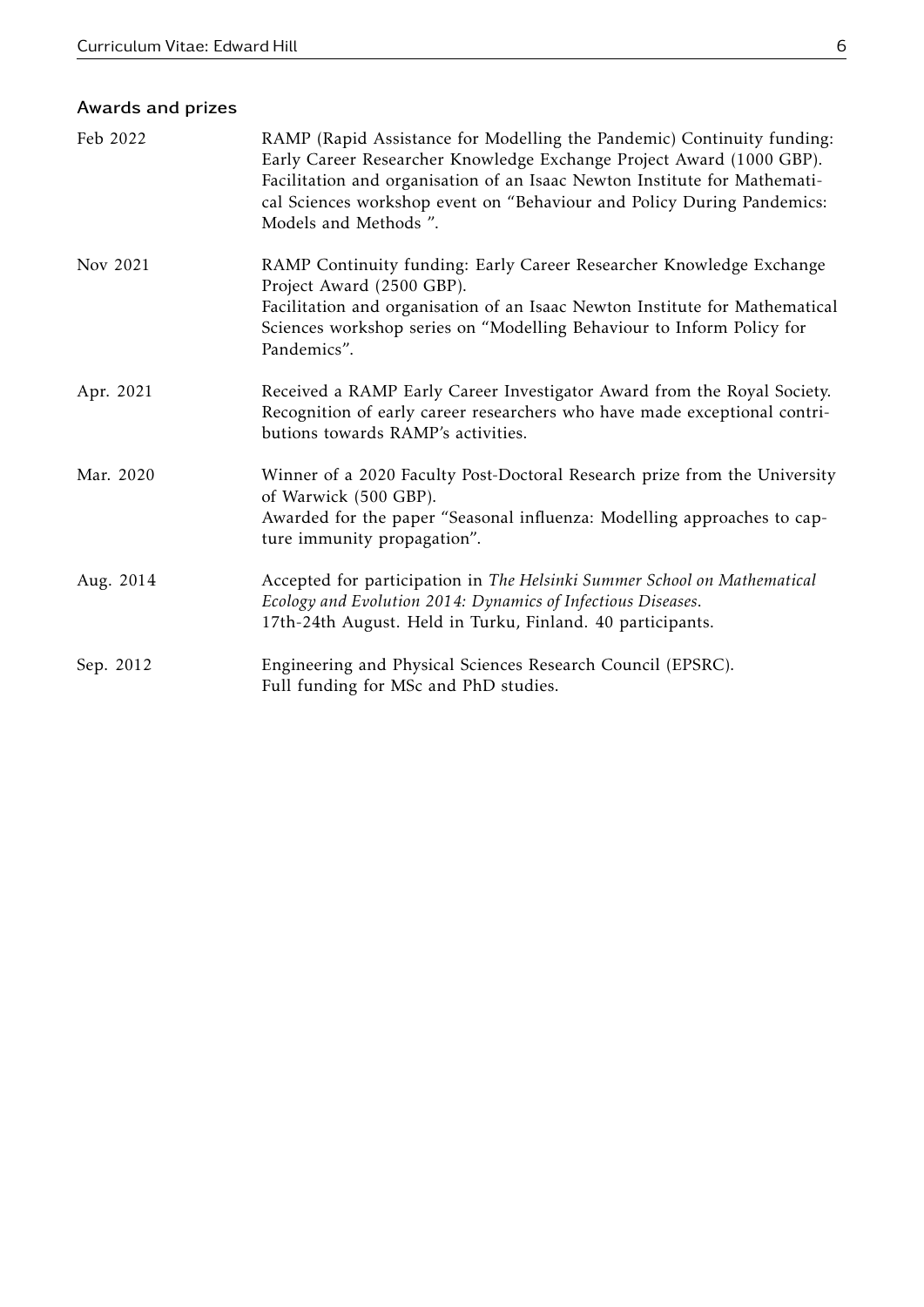## Conference Contributions

#### Session chair

- *Mathematical Epidemiology Contributed Talks Session 9* SMB 2021 (Society for Mathematical Biology 2021 Annual Meeting). Online conference, June2021.
- *COVID-19 Contributed Talks III.* eSMB2020 (Society for Mathematical Biology 2020 Annual Meeting). Online conference, August 2020.
- *Diseases and Epidemics 1.* Conference on Complex Systems 2019. Nanyang Technological University, Singapore, October 2019.
- *Epidemiology: Part A.* 2018 Annual Meeting of the Society for Mathematical Biology & the Japanese Society for Mathematical Biology. Sydney, Australia, July 2018.

#### Contributed Talks

- *Enhancing modelling impact through collaboration: The case study of SARS-CoV-2 infection in UK university students.* Modelling the COVID-19 pandemic: achievements and lessons. The Royal Society, London, UK, June 2022.
- *A comparison between one and two dose SARS-CoV-2 vaccine prioritisation in England for a fixed number* of vaccine doses. Epidemics<sup>8</sup> - International Conference on Infectious Disease Dynamics. Online conference, December 2021.
- *A network modelling approach to assess non-pharmaceutical disease controls against SARS-CoV-2 in a worker population.* SMB 2021 (Society for Mathematical Biology 2021 Annual Meeting). Online conference, June 2021.
- *Predictions of COVID-19 dynamics in the UK: short-term forecasting, analysis of lockdown relaxation strategies and impact of reopening schools.* eSMB 2020 (Society for Mathematical Biology 2020 Annual Meeting). Online conference, August 2020.
- *Seasonal influenza: Modelling approaches to capture immunity propagation.* Conference on Complex Systems 2019. Nanyang Technological University, Singapore, October 2019.
- *Spatio-temporal modelling of visceral leishmaniasis among domestic dogs in rural Brazil.* IDDconf 2018. Ambleside, UK, September 2018.
- *Assessing intervention responses against H5N1 avian influenza outbreaks in Bangladesh.* ECMTB 2018: 11th European Conference on Mathematical and Theoretical Biology. Lisbon, Portugal, July 2018.
- *Evidence for history-dependence of influenza pandemic emergence.* 2018 Annual Meeting of the Society for Mathematical Biology & the Japanese Society for Mathematical Biology. Sydney, Australia, July 2018.
- *Assessing intervention responses against H5N1 avian influenza outbreaks in Bangladesh.* Mathematical Challenges from the Life Sciences. Coventry, UK, September 2017.
- *Modelling influenza A at the human-animal interface.* The 2016 Conference on Complex Systems. Amsterdam, The Netherlands, September 2016.
- *Modelling H5N1 influenza in Bangladesh across spatial scales: model complexity and zoonotic transmission risk.* Contagion16 Satellite Meeting. Amsterdam, The Netherlands, September 2016.
- *Spreading of healthy mood in adolescent friendship networks.* Stochastic models of the spread of disease and information on networks. Edinburgh, UK, July 2016.
- *Analysis of historic pandemic influenza outbreaks.* Student Conference on Complexity Science (SCCS) 2015. Granada, Spain, September 2015.
- *Modelling influenza at the human-animal interface.* Mathematical and Computational Epidemiology of Infectious Diseases (MathCompEpi) 2015. Erice, Italy, September 2015.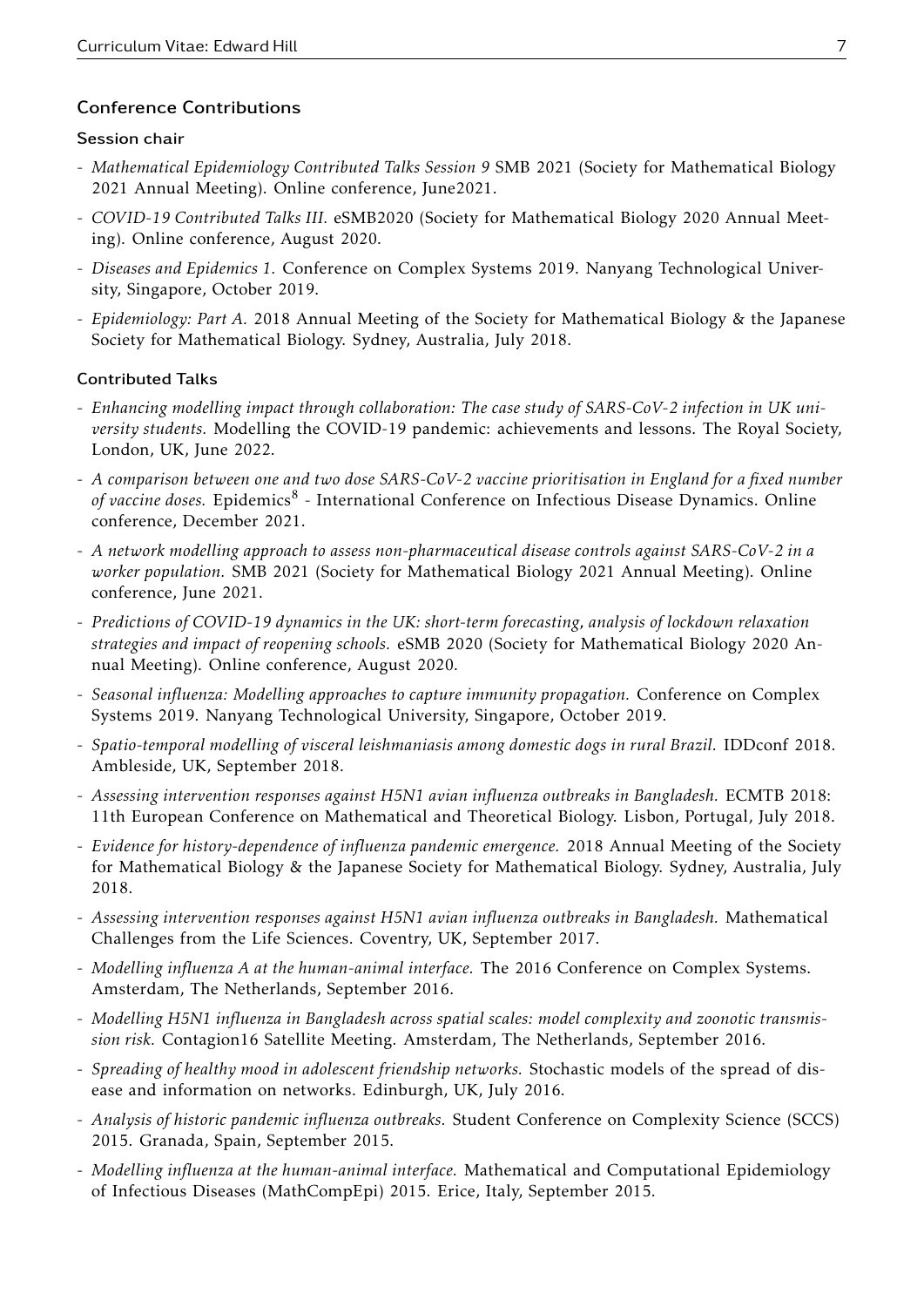## Flash Talks

- *Evidence for history-dependence of influenza pandemic emergence.* Conference on Complex Systems (CCS) Warm Up. Amsterdam, The Netherlands, September 2016.

## Posters

- *A network modelling approach to assess non-pharmaceutical disease controls against SARS-CoV-2 in a* worker population. Epidemics<sup>8</sup> - International Conference on Infectious Disease Dynamics. Online conference, December 2021.
- Modelling seasonal influenza in England: Approaches to capture immunity propagation. Epidemics $^7$  -International Conference on Infectious Disease Dynamics. Charleston, South Carolina, USA, December 2019.
- *Spatio-temporal modelling of Leishmania infantum infection among domestic dogs in rural Brazil.* Epidemics<sup>7</sup> - International Conference on Infectious Disease Dynamics. Charleston, South Carolina, USA, December 2019.
- *Seasonal influenza in England: Modelling approaches to capture immunity propagation.* 2019 Annual Meeting of the Society for Mathematical Biology. Montreal, Canada, July 2019.
- Assessing intervention responses against H5N1 avian influenza outbreaks in Bangladesh. Epidemics<sup>6</sup> -International Conference on Infectious Disease Dynamics. Sitges, Spain, December 2017.
- *Mathematical modelling of influenza A (H5N1) epidemics in Bangladesh.* ECMTB 2016: 10th European Conference on Mathematical and Theoretical Biology. Nottingham, UK, July 2016.
- *Spreading of healthy mood in adolescent social networks.* ECMTB 2016: 10th European Conference on Mathematical and Theoretical Biology. Nottingham, UK, July 2016.
- Mathematical modelling of zoonotic influenza A applied to Bangladesh. Epidemics<sup>5</sup> International Conference on Infectious Disease Dynamics. Clearwater Beach, Florida, USA, December 2015.
- *Modelling influenza at the human-animal interface.* Ecological and Molecular modelling of infections (EMOTIONS) 2014. Lyon, France, December 2014.

## Invited Talks

- *Incorporating Behaviour into Models Challenges and Questions.* Modelling to Support Resilience for Pandemics – Open Questions workshop. Mller Institute, Cambridge, United Kingdom, June 2022.
- *Modelling potential impacts of SARS-CoV-2 variants of concern.* JUNIPER consortium virtual research meeting, May 2021.
- *Developing a Framework for Public Involvement in Mathematical and Economic Modelling: Bringing New Dynamism to Vaccination Policy Recommendations.* NIHR Statistics Group Career Development Section and the NIHR Methodology Incubator Statistics Workstream webinar "Applied Statisticians as Principal Investigators", April 2021.
- *Predictions of COVID-19 dynamics in the UK: short-term forecasting, analysis of potential exit strategies and impact of contact networks.* Research and Teaching in statistical and data science seminar, University of Glasgow, September 2020.
- *Modelling SARS-CoV-2 transmission in a higher education setting: Application to the University of Warwick.* COVID 19 and Higher Education Space, Isaac Newton Institute (University of Cambridge) online workshop, July 2020.
- *Modelling seasonal influenza in England: Approaches to capture immunity propagation.* Infections@BDI Seminar, Big Data Institute, University of Oxford, July 2019.
- *Modelling influenza A (H5N1) in South and Southeast Asia.* Mathematical Biology for Understanding Emerging Infectious Diseases at the Human-Animal-Environment Interface: a "One Health" Approach. Banff International Research Station, Alberta, Canada, November 2016.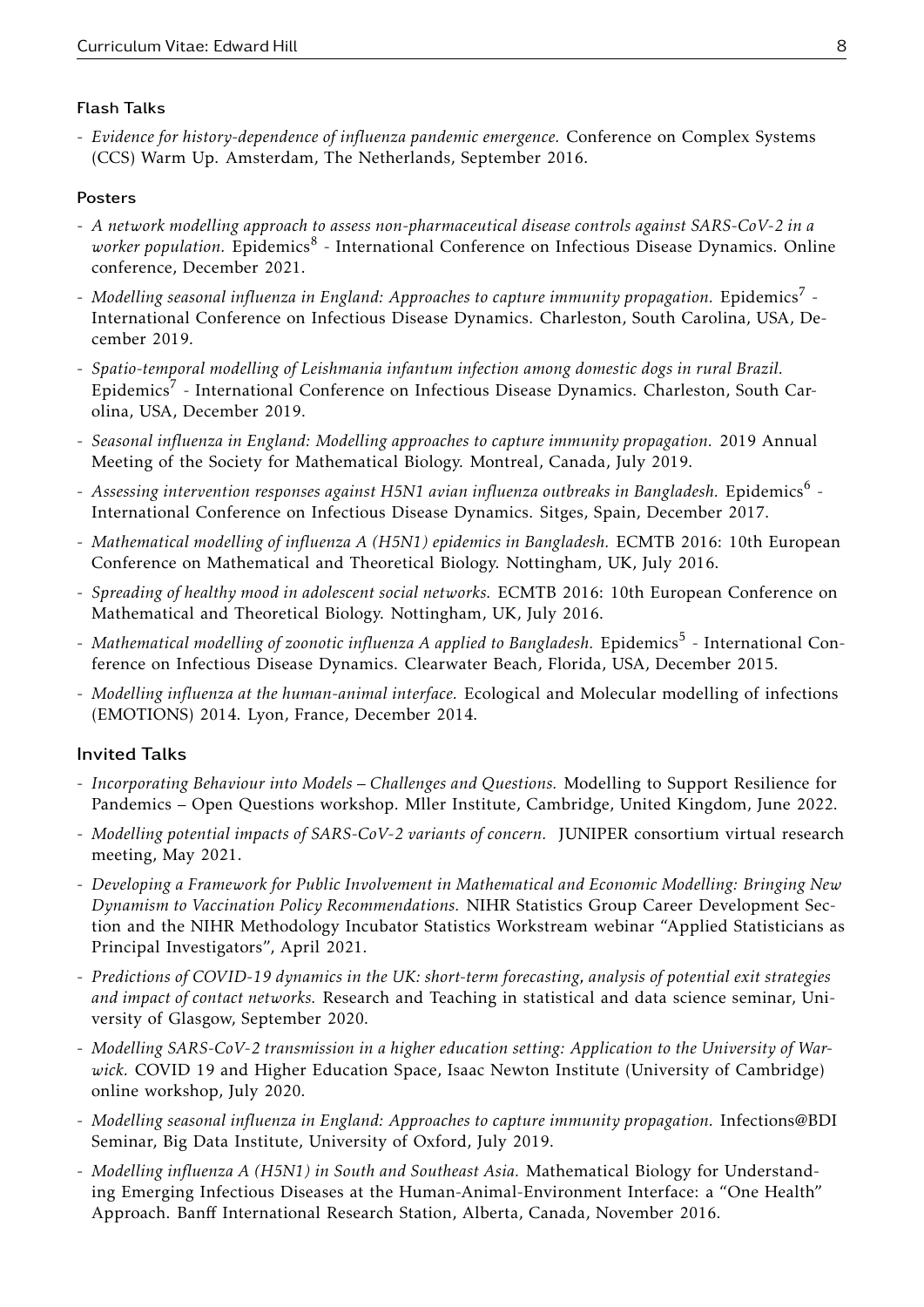| Teaching              |                                                                                                                                                                                                                                                      |
|-----------------------|------------------------------------------------------------------------------------------------------------------------------------------------------------------------------------------------------------------------------------------------------|
| Nov. 2017 - Jan. 2018 | Lecturer/workshop assistant for taught module, Mathematical Modelling,                                                                                                                                                                               |
| Nov. 2019 - Jan. 2020 | delivered to postgraduate students in the Midland Integrative Biosciences                                                                                                                                                                            |
| Nov. 2020 - Jan. 2021 | Training Partnership doctoral training programme, University of Warwick.                                                                                                                                                                             |
| Nov. 2021 - Jan. 2022 |                                                                                                                                                                                                                                                      |
|                       | Delivered one lecture in a set of four workshop sessions. Discussed and<br>aided students with workshop questions. Involved in marking the final<br>assignment for the module.                                                                       |
| Jan. 2016 - Apr. 2016 | Teaching Assistant for 4th year undergraduate Mathematics module Popu-<br>lation Dynamics: Ecology and Epidemiology, University of Warwick.<br>Planned and ran support class sessions.                                                               |
| Sep. 2011 - Apr. 2014 | Supervisor for 1st year undergraduate Mathematics students,                                                                                                                                                                                          |
|                       | University of Warwick.                                                                                                                                                                                                                               |
|                       | A supervisor is assigned groups of 4/5 students. The supervisor marks the<br>assignments of his/her students, meets the students for one hour each, and<br>discusses the assignments and other material on the courses the students<br>are studying. |

# Service and Leadership

### Editorial roles

| $2021$ - present | Editorial Board member: Journal of Theoretical Biology                                                                                                                                                                                                                                                                                                                                                                                                                                                                                                                                                                                                                                                                                                                                                                                                                                                        |
|------------------|---------------------------------------------------------------------------------------------------------------------------------------------------------------------------------------------------------------------------------------------------------------------------------------------------------------------------------------------------------------------------------------------------------------------------------------------------------------------------------------------------------------------------------------------------------------------------------------------------------------------------------------------------------------------------------------------------------------------------------------------------------------------------------------------------------------------------------------------------------------------------------------------------------------|
| 2022             | Guest editor: Mathematics Today (Pandemics Special Issue)                                                                                                                                                                                                                                                                                                                                                                                                                                                                                                                                                                                                                                                                                                                                                                                                                                                     |
| Reviewer roles   |                                                                                                                                                                                                                                                                                                                                                                                                                                                                                                                                                                                                                                                                                                                                                                                                                                                                                                               |
| Ongoing          | Reviewer for journals (listed alphabetically):<br>BMC Infectious Diseases, BMJ Open,<br>Communications Medicine, Emerging Infectious Diseases,<br>International Journal of Environmental Research and Public Health,<br>International Journal of Infectious Diseases, Journal of Theoretical Biology,<br>Nature Communications,<br>Philosophical Transactions of the Royal Society A: Mathematical, Physical<br>and Engineering Sciences,<br>Philosophical Transactions of the Royal Society B: Biological Sciences,<br>PLOS Computational Biology, PLOS One,<br>Proceedings of the Royal Society B: Biological Sciences,<br>Royal Society Open Science,<br>Scientific Reports, Theoretical Biology And Medical Modelling,<br>Tropical Medicine and Infectious Disease,<br>Virus Research, Wellcome Open Research.<br>Reviewer for scientific meetings (listed alphabetically):<br>NetSci-X 2020 subreviewer. |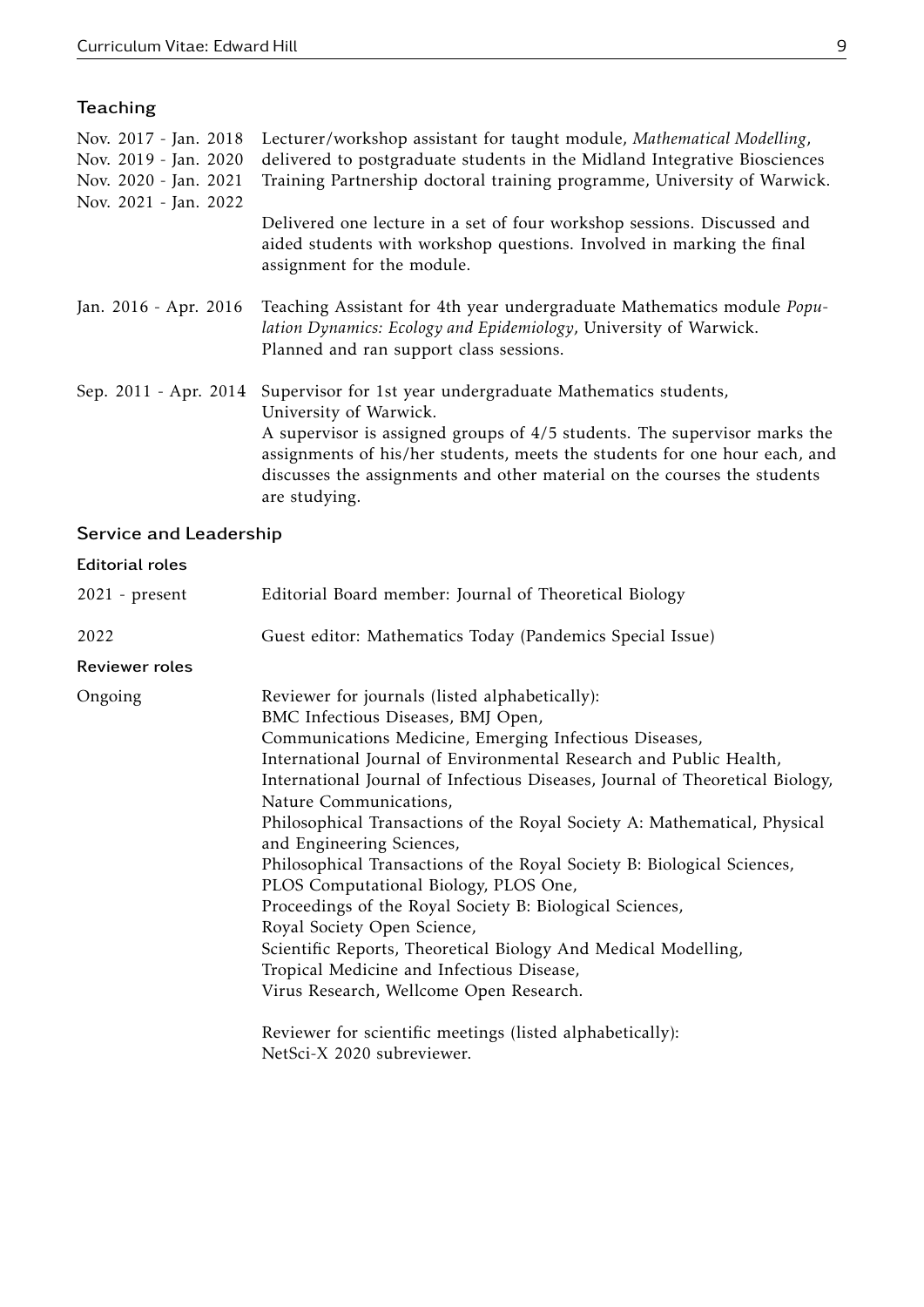## Scientific meeting organisation

| 2022 | Co-organiser of the online workshop Behaviour and Policy During Pandemics:<br>Models and Methods.<br>22nd February 2022, Isaac Newton Institute (INI) Newton Gateway to<br>Mathematics.<br>30 attendees.                                                                                                                                                                    |
|------|-----------------------------------------------------------------------------------------------------------------------------------------------------------------------------------------------------------------------------------------------------------------------------------------------------------------------------------------------------------------------------|
| 2021 | Co-organiser of the online workshop Modelling Behaviour to Inform Policy for<br>Pandemics.<br>1st-2nd November 2021, Isaac Newton Institute (INI) Newton Gateway to<br>Mathematics.<br>40 attendees.                                                                                                                                                                        |
| 2020 | Co-organiser of the online workshop Mathematical modelling and COVID-19:<br>How can modelling inform a response to the current COVID-19 resurgence?<br>5th-6th October 2020, International Centre for Mathematical Sciences.<br>40 attendees.                                                                                                                               |
| 2019 | Co-organiser of satellite session on Challenges in Epidemiological Modelling<br>at the Conference on Complex Systems 2019.<br>In collaboration with two PhD colleagues from SBIDER and MathSys CDT,<br>we solicited abstract submissions, compiled a programme with a run time<br>of 210 minutes, and set up and maintained an event webpage. Engaged<br>with 30 attendees. |
| 2016 | Co-organiser for Centre for Complexity Science Annual Retreat 2016.<br>3rd-6th May 2016, Ironbridge Coalport YHA. 60 attendees.                                                                                                                                                                                                                                             |
| 2015 | Co-organiser for Centre for Complexity Science Annual Retreat 2015.<br>11th-14th May 2015, YHA Wilderhope Manor. 60 attendees.                                                                                                                                                                                                                                              |
| 2014 | Co-organiser for Mathematical Challenges for Long Epidemic Time Series/Big<br>Data and Google Flu workshop.<br>15th-17th December 2014, University of Warwick. 75 delegates.                                                                                                                                                                                                |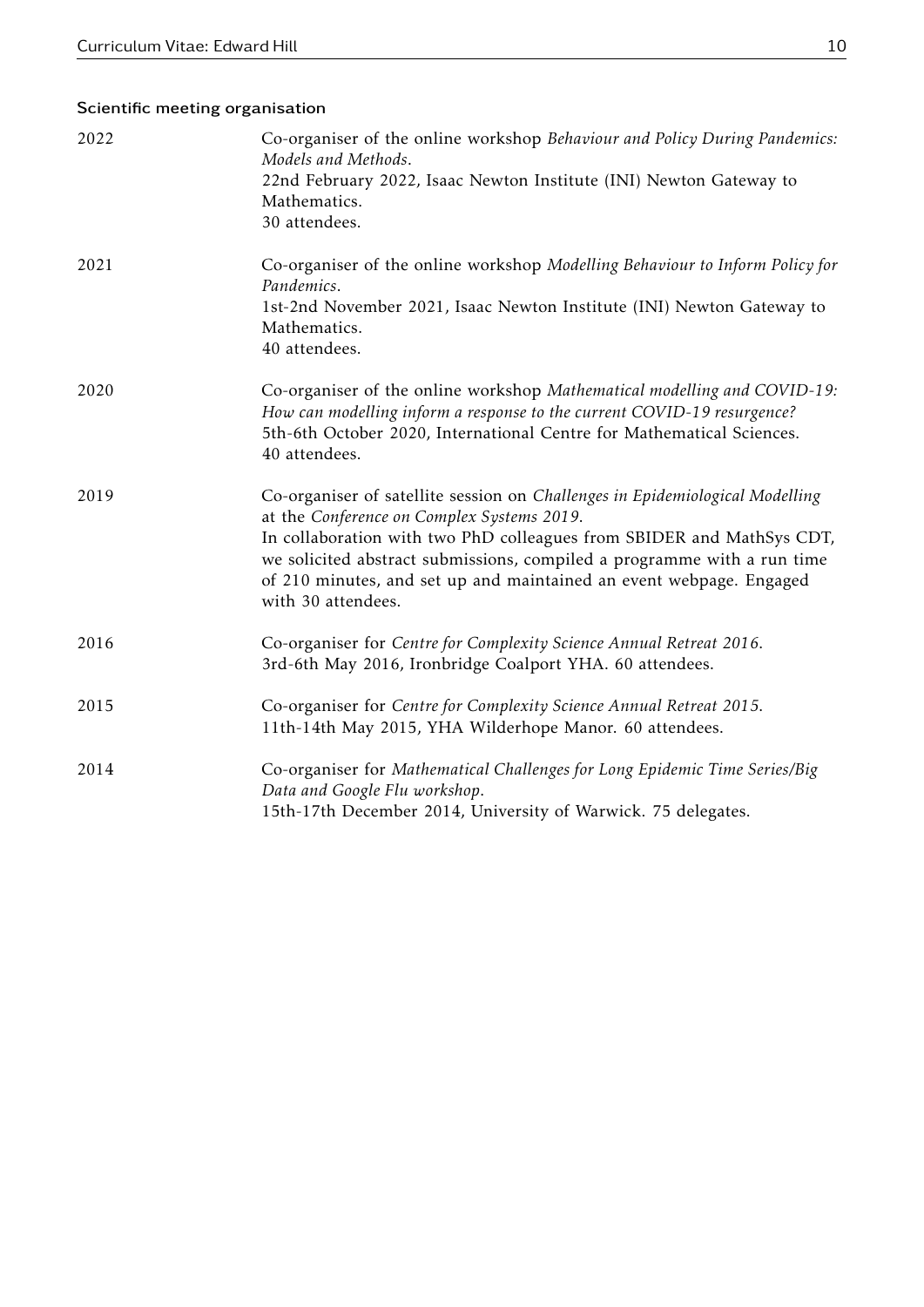#### Student supervision

| 2022                                 | Lead supervisor of two MSc Individual Research Projects (course code:<br>MA931). Students: Phoebe Asplin & Rachel Lantz.                                                                   |
|--------------------------------------|--------------------------------------------------------------------------------------------------------------------------------------------------------------------------------------------|
| 2022                                 | Academic co-leader for an MSc Research Study Group Project (course code:<br>MA932) in collaboration with the Department for Education.                                                     |
| 2021 - present                       | PhD co-supervisor for Zak Gittens (MathSys CDT, University of Warwick).                                                                                                                    |
| 2021                                 | Supervision of Lauren Adams, undertaking a Masters in Public Health<br>project (PC950 Professional Project).                                                                               |
| 2021                                 | Co-supervision of an MSc Individual Research Project (course code:<br>MA931). Student: Zak Gittens.                                                                                        |
| 2021                                 | Academic co-leader for an MSc Research Study Group Project (course code:<br>MA932) in collaboration with Public Health England.                                                            |
| $2020 - 2021$                        | Co-supervision of two MMath Research projects (course code: MA4K9).<br>Students: Panoraia Chortaria and Joel Kandiah.                                                                      |
| $2017 - 2022$                        | PhD "advisor" (a formal role outside the students immediate supervisory<br>team) for Naomi Bradbury (MIBTP programme, University of Warwick).                                              |
| 2014                                 | MSc project "advisor" (a formal role outside the students immediate super-<br>visory team) for Rob Eyre (Complexity Science Doctoral Training Centre<br>programme, University of Warwick). |
| <b>Other Professional Activities</b> |                                                                                                                                                                                            |
| $2021$ - present                     | PhD Advisory Committee member for four students in the MathSys CDT,<br>University of Warwick.                                                                                              |
| 2020                                 | Poster judge for Mathematical Epidemiology subgroup at eSMB 2020 (Soci-<br>ety for Mathematical Biology 2020 Annual Meeting).                                                              |
| 2014-2016                            | Student-Staff Liaison Committee, student representative.                                                                                                                                   |
| 2014-2016                            | Organiser of Epidemiology Reading Group, Complexity Science Centre,<br>University of Warwick.                                                                                              |

### Public Engagement and Science Communication

- *SBIDER Podcast Hub*. Co-creator and co-producer of podcast series for SBIDER, where researchers from SBIDER share their research, and discuss academic life and careers. Podcast series webpages: <https://sbiderpresents.podbean.com>; <https://sbidercareerspodcast.podbean.com>.
- *Coventry & Warwickshire Pint of Science*. Pint of Science brings researchers to local pubs to present their scientific discoveries. Volunteer at an event venue for the 2019 edition and Presenter for the 2022 edition.
- *University of Warwick Family Day*. Co-organiser of event in collaboration with colleagues from SBIDER and Warwick Medical School. Planned and ran a set of 'have a go' activities under the theme of 'Outbreak - Learning how diseases spread'. Engaged with 500-1,000 attendees (September 2019).